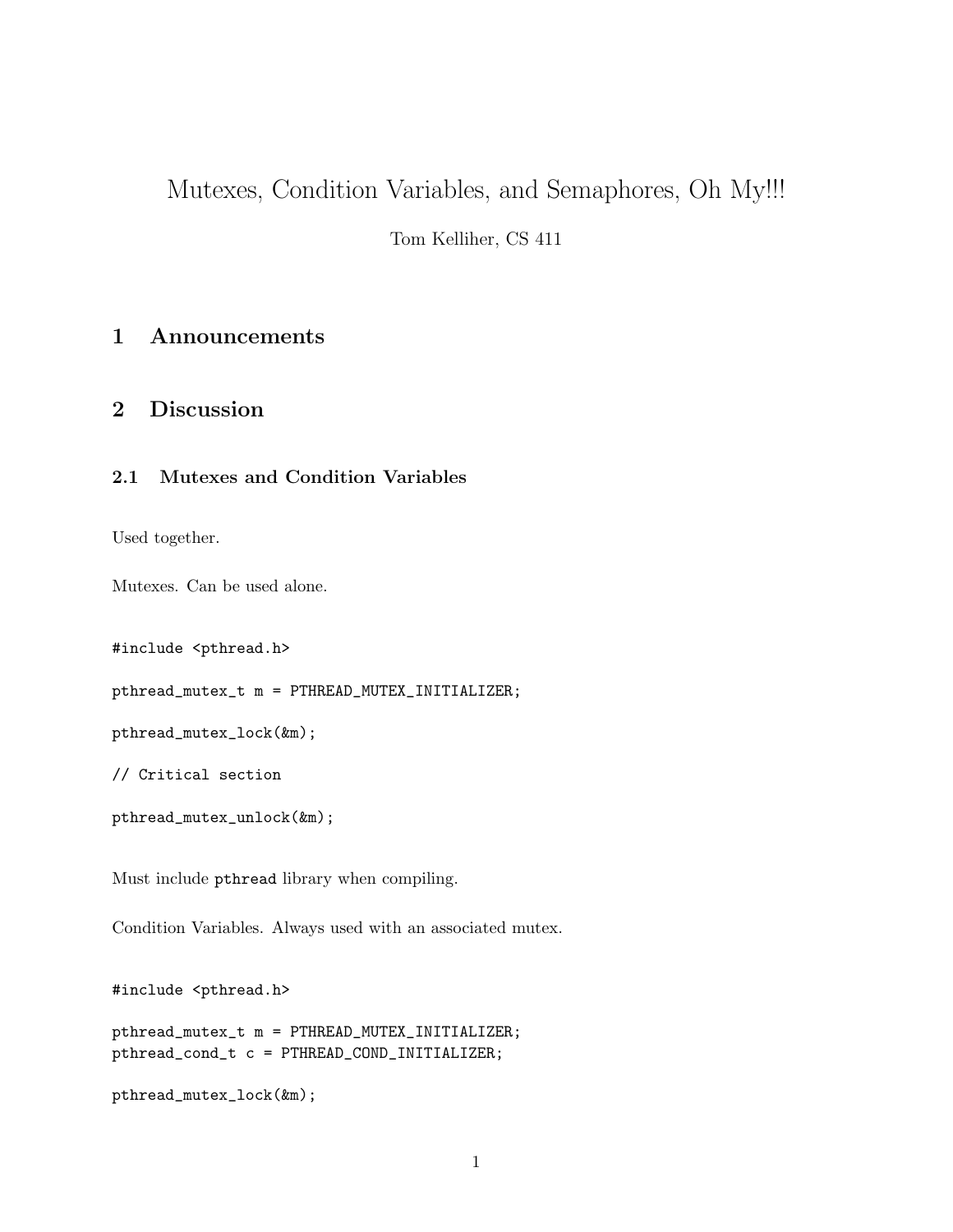```
// Critical section
// Have to wait for condition to become true before
// continuing in CS.
//
// This thread had better be holding m.
while (<some condition>)
    pthread_cond_wait(&c, &m);
// Continued CS
// For the next two, assume this thread has done something to
// change the conditon associated with c.
// Signal one thread waiting on c to re-check its condition.
pthread_cond_signal(&c);
// Signal all threads waiting on c to re-check their conditon.
p_thread_cond_broadcast(&c);
pthread_mutex_unlock(&m);
```
Again, must include pthread library when compiling.

#### 2.2 Semaphores

An alternate synchronization mechanism.

The textbook's code uses "zemaphores" rather than semaphores for the Apple platform. I don't know why...

Semaphores come in two "flavors":

- Binary
- Counting

#### #include <semaphore.h>

sem\_t sem;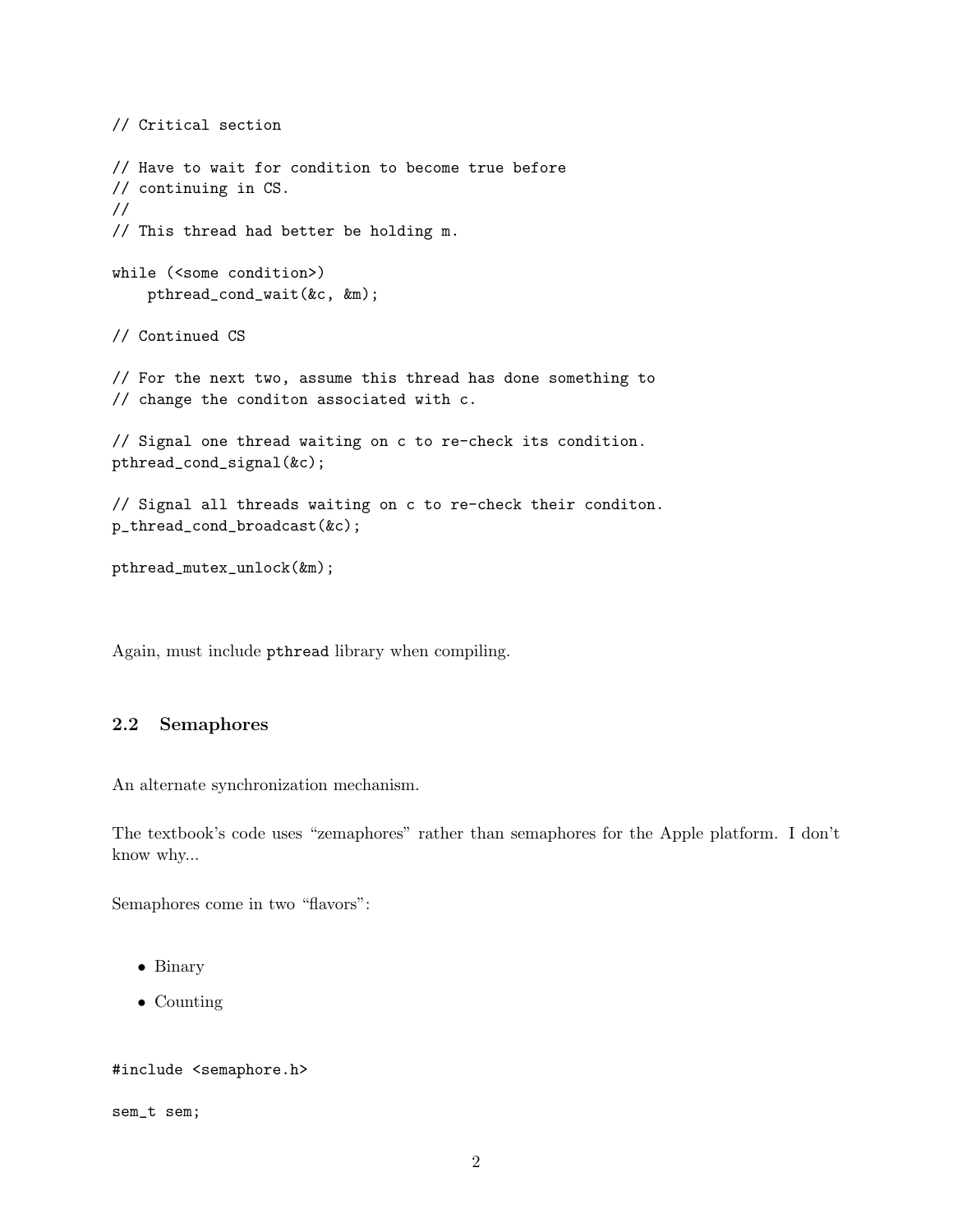```
// Binary semaphore: Replace v with 0 or 1, depending upon the
// situation.
//
// Counting semaphore: Replace v with the initial count. Again,
// situation-dependent.
//
// The second parameter is pshared. For us, it will always be 0.
// See the documentation for other values.
sem_init(&sem, 0, v);
// Decrement the semaphore
// sem_wait(&sem);
// Increment the semaphore
// sem_post(&sem);
```
Again, must include pthread library when compiling.

The zemaphore code shows that semaphores can be implemented using mutexes and condition variables. Assuming it's possible to implement mutexes and condition variables using semaphores, these two synchronization mechanisms are equivalent.

### 3 Assignment

Run

git pull upstream main

to pull the "latest and greatest" additions to upstream.

In the Concurrency-Sems directory, study pc.c.

- Compile the program as is, make pc, and run it with these parameters: ./pc 10 1000 3.
- Does the program run as expected?
- Find the three sections in the code where it says to swap the order of the calls to sem\_wait().
- Discuss whether or not swapping the calls in these three sections will have any effect upon the execution of the program.